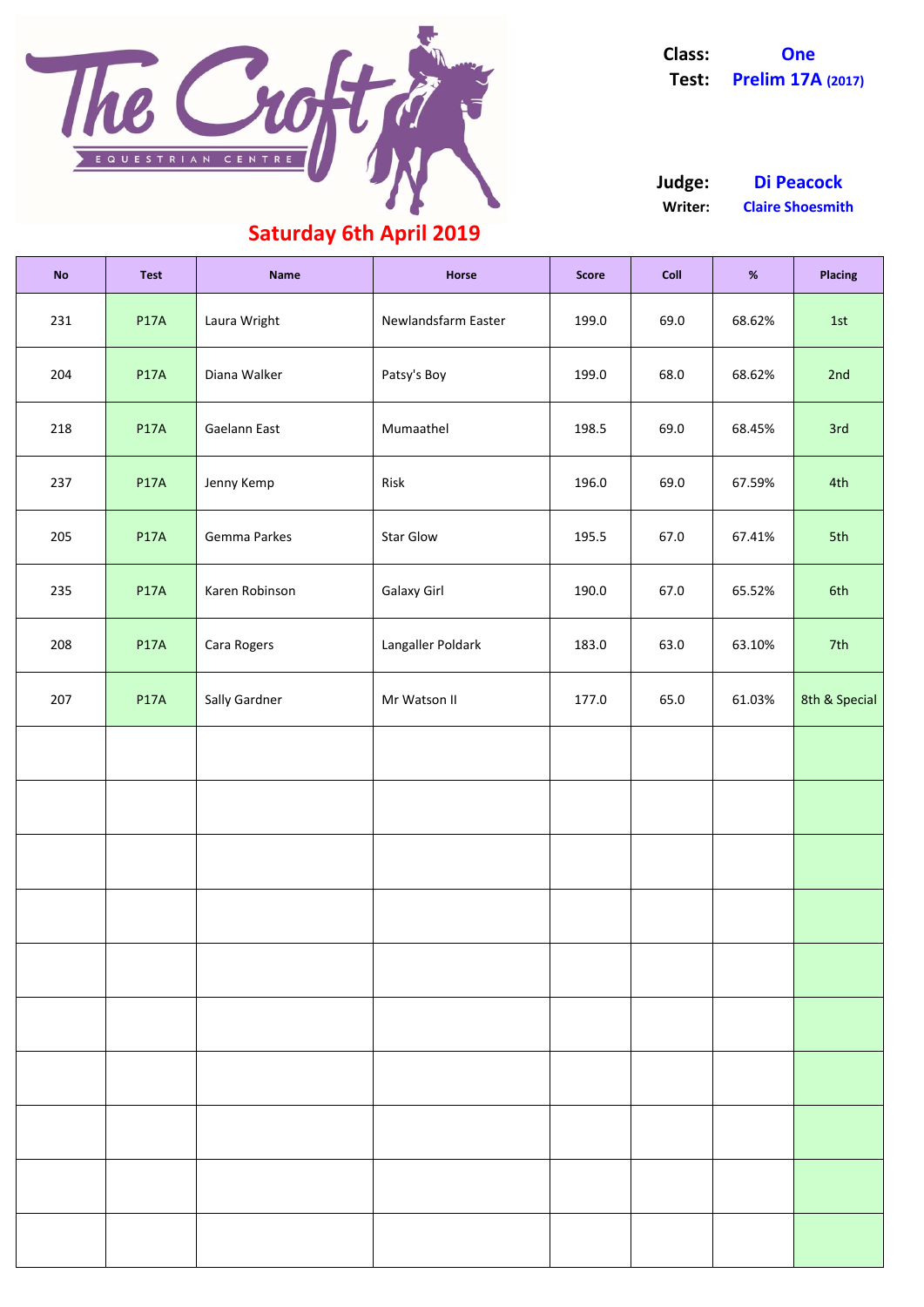| <b>No</b> | <b>Test</b>     | <b>Name</b>            | <b>Horse</b>           | <b>Score</b> | <b>Coll</b> | $\%$   | <b>Placing</b>   |
|-----------|-----------------|------------------------|------------------------|--------------|-------------|--------|------------------|
| 224       | P <sub>19</sub> | Janet Zaremba          | Highfields piebald lad | 170.5        | 71.0        | 71.04% | 1st              |
| 235       | P <sub>19</sub> | Karen Robinson         | <b>Galaxy Girl</b>     | 170.0        | 72.0        | 70.83% | 2nd & Special    |
| 232       | P <sub>19</sub> | Cheryl Iredale         | Halona Xubia           | 169.5        | 71.0        | 70.63% | 3rd              |
| 234       | P <sub>19</sub> | Jane Stancombe         | Glasshouse Man         | 166.0        | 70.0        | 69.17% | 4th              |
| 218       | P <sub>19</sub> | Gaelann East           | Mumaathel              | 166.0        | 69.0        | 69.17% | 5th              |
| 231       | P <sub>19</sub> | Laura Wright           | Newlandsfarm Easter    | 162.5        | 68.0        | 67.71% | 6th              |
| 213       | P <sub>19</sub> | Alison Cooke           | Arkansas Royal Lady    | 162.0        | 68.0        | 67.50% | 7th              |
| 222       | P <sub>19</sub> | <b>Martin Weston</b>   | Quantum Leap II        | 156.0        | 63.0        | 65.00% | 8th              |
| 208       | P19             | Cara Rogers            | Langaller Poldark      | 155.5        | 66.0        | 64.79% | 9th              |
| 233       | P <sub>19</sub> | <b>Catherine Hiley</b> | Cow                    | 155.5        | 64.0        | 64.79% | 10th             |
| 207       | P <sub>19</sub> | Sally Gardner          | Mr Watson II           | 153.0        | 65.0        | 63.75% | 11th             |
| 206       | P <sub>19</sub> | <b>Marion Spain</b>    | <b>Star Glow</b>       | 150.5        | 65.0        | 62.71% | 12 <sup>th</sup> |
| 225       | P <sub>19</sub> | <b>Claire Campbell</b> | Elf 2                  | 149.5        | 64.0        | 62.29% | 13 <sup>th</sup> |
|           |                 |                        |                        |              |             |        |                  |
|           |                 |                        |                        |              |             |        |                  |
|           |                 |                        |                        |              |             |        |                  |
|           |                 |                        |                        |              |             |        |                  |
|           |                 |                        |                        |              |             |        |                  |



**Class: Two Test: Prelim 19 (2008)**

**Writer: Claire Shoesmith Judge: Di Peacock**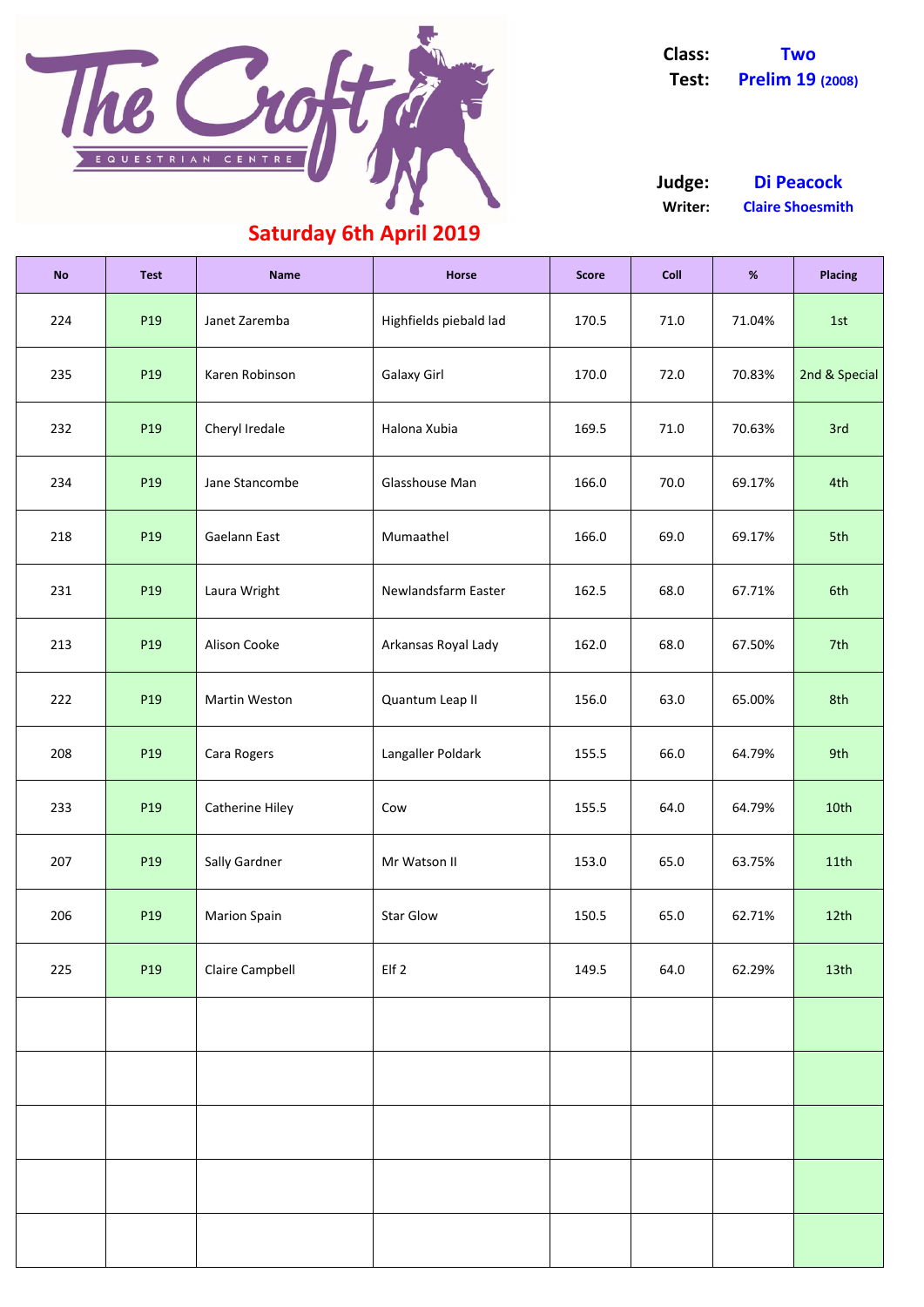| <b>No</b> | <b>Test</b> | <b>Name</b>            | <b>Horse</b>         | <b>Score</b> | Coll | $\%$   | <b>Placing</b> |
|-----------|-------------|------------------------|----------------------|--------------|------|--------|----------------|
| 222       | <b>N37A</b> | Martin Weston          | Quantum Leap II      | 175.5        | 53.0 | 65.00% | 1st            |
| 223       | <b>N37A</b> | Sarah Jacomb           | My Leading Light     | 173.5        | 53.0 | 64.26% | 2nd & Special  |
| 210       | <b>N37A</b> | Karon Whenmouth        | Ibthorpe Songbird    | 173.5        | 52.0 | 64.26% | 3rd            |
| 227       | <b>N37A</b> | Chris Wickham          | Mr Montague          | 162.5        | 47.0 | 60.19% | 4th            |
| 217       | <b>N37A</b> | <b>Susan Armstrong</b> | Coelenhage's Playboy | 161.0        | 48.0 | 59.63% | 5th            |
| 229       | <b>N37A</b> | Sonia Evans            | Zarkova              | 158.5        | 49.0 | 58.70% | 6th            |
| 219       | <b>N37A</b> | Eira Tonkings          | <b>Ben Nevis</b>     | 144.5        | 43.0 | 53.52% | 7th            |
|           |             |                        |                      |              |      |        |                |
|           |             |                        |                      |              |      |        |                |
|           |             |                        |                      |              |      |        |                |
|           |             |                        |                      |              |      |        |                |
|           |             |                        |                      |              |      |        |                |
|           |             |                        |                      |              |      |        |                |



**Class: Three Test: Novice 37A (2017)**

**Writer: Liz Rushton Judge: Hayley Sykes**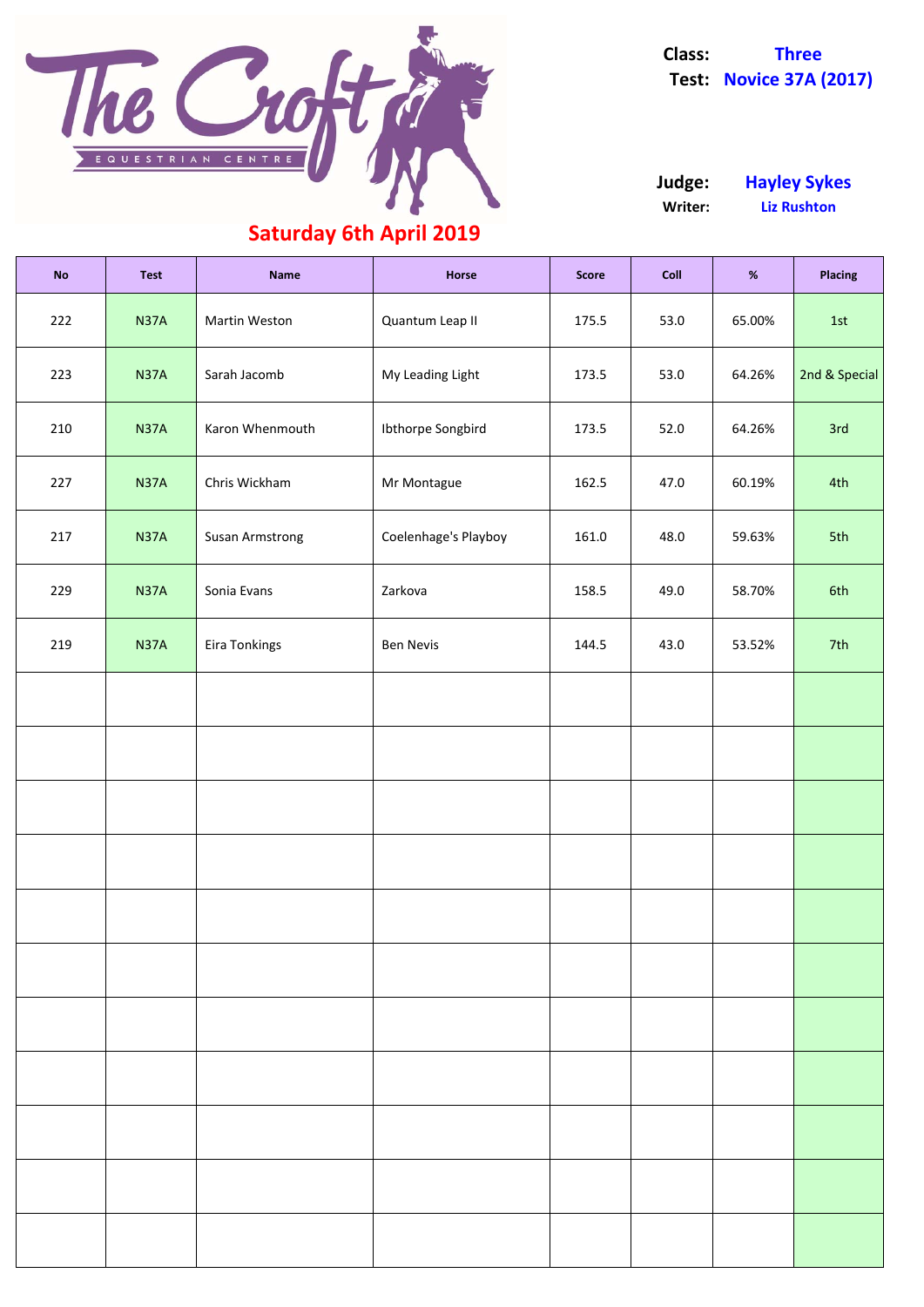| <b>No</b> | <b>Test</b> | <b>Name</b>            | Horse                       | <b>Score</b> | <b>Coll</b> | %      | <b>Placing</b> |
|-----------|-------------|------------------------|-----------------------------|--------------|-------------|--------|----------------|
| 214       | <b>N38</b>  | <b>Hazel Boxall</b>    | Zaclight Frej               | 215.0        | 56.0        | 69.35% | 1st            |
| 226       | <b>N38</b>  | Clare Griffin          | Rockwood Rosie              | 213.0        | 54.0        | 68.71% | 2nd            |
| 217       | <b>N38</b>  | <b>Susan Armstrong</b> | Coelenhage's Playboy        | 200.0        | 51.0        | 64.52% | 3rd            |
| 211       | <b>N38</b>  | Aimee Slimin           | D Ya Know                   | 196.0        | 52.0        | 63.23% | 4th            |
| 202       | <b>N38</b>  | Dee Froom              | Clover Queen                | 192.5        | 49.0        | 62.10% | 5th            |
| 216       | <b>N38</b>  | Sara Bennett           | <b>Merlins MagicII</b>      | 191.0        | 51.0        | 61.61% | 6th            |
| 209       | <b>N38</b>  | Louise Justesen        | Jasi-Su                     | 189.5        | 53.0        | 61.13% | 7th            |
| 227       | <b>N38</b>  | Chris Wickham          | Mr Montague                 | 189.5        | 49.0        | 61.13% | 8th            |
|           |             |                        |                             |              |             |        |                |
| 200       | M75         | Gemma Hughes           | <b>Opposition Real Deal</b> | 223.0        | 49.0        | 60.27% | H/C            |
|           |             |                        |                             |              |             |        |                |
|           |             |                        |                             |              |             |        |                |
|           |             |                        |                             |              |             |        |                |



**Class: Four Test: Novice 38 (2005)**

**Writer: Liz Rushton Judge: Hayley Sykes**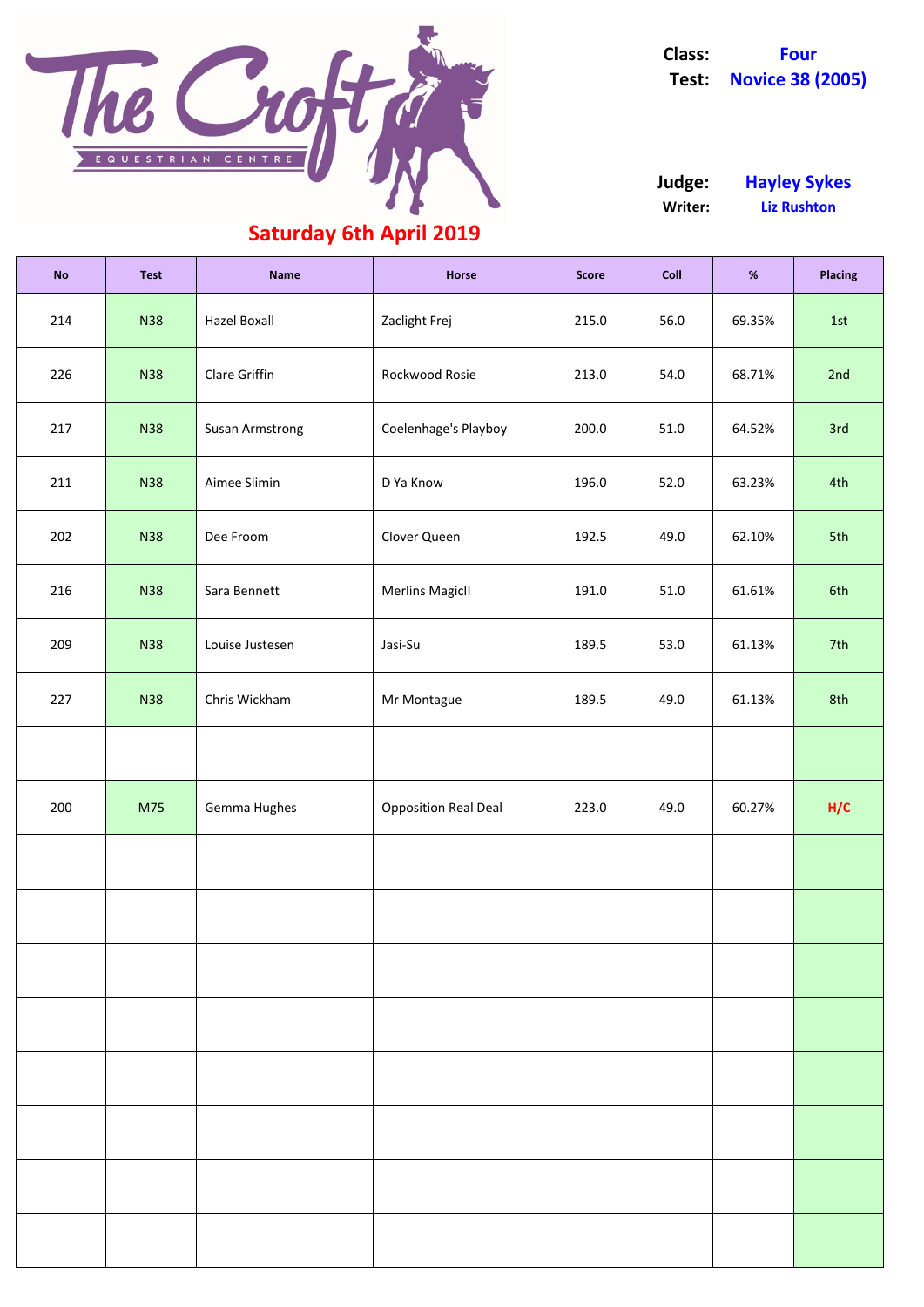| <b>No</b> | <b>Test</b> | <b>Name</b>             | <b>Horse</b>                | <b>Score</b> | <b>Coll</b> | %      | <b>Placing</b> |
|-----------|-------------|-------------------------|-----------------------------|--------------|-------------|--------|----------------|
| 228       | <b>EFSM</b> | Elizabeth King          | Fabulous Khan               | 189.5        | 98.5        | 72.88% | 1st            |
| 212       | <b>EFSM</b> | Deanne Collier          | Croft Vigo                  | 180.0        | 94.5        | 69.23% | 2nd            |
| 220       | <b>EFSM</b> | <b>Claire Shoesmith</b> | Bright One VH Dejkeinde     | 178.5        | 99.0        | 68.65% | 3rd            |
| 215       | <b>NFSM</b> | Jenny Tully             | Lazy Acres Hurricane        | 120.5        | 62.5        | 66.94% | 4th            |
|           |             |                         |                             |              |             |        |                |
| 200       | M75         | Gemma Hughes            | <b>Opposition Real Deal</b> | 236.5        | 52.0        | 63.92% | H/C            |
|           |             |                         |                             |              |             |        |                |
|           |             |                         |                             |              |             |        |                |



| <b>No</b> | <b>Test</b> | <b>Name</b> | <b>Horse</b> | <b>Score</b> | <b>Coll</b> | $\Omega$<br>70 | <b>Placing</b> |
|-----------|-------------|-------------|--------------|--------------|-------------|----------------|----------------|
|           |             |             |              |              |             |                |                |

| 221 | Pairs             | Sara Bennett | <b>Merlins Magic II</b> | 145.0 | 84.0 | 69.05% | H/C |
|-----|-------------------|--------------|-------------------------|-------|------|--------|-----|
|     | <b>BRC Novice</b> | Jenny Tully  | Lazy Acres Hurricane    |       |      |        |     |
|     |                   |              |                         |       |      |        |     |
|     |                   |              |                         |       |      |        |     |
|     |                   |              |                         |       |      |        |     |

#### **Saturday 6th April 2019**

**Test: PYO FSM BRC Novice Pairs Judge: Terrie Cross Writer: Liz Rushton Class: Five A**



**Class: Five Test: PYO FSM N‐E (2019)**

**Judge: Hayley Sykes Writer: Liz Rushton**